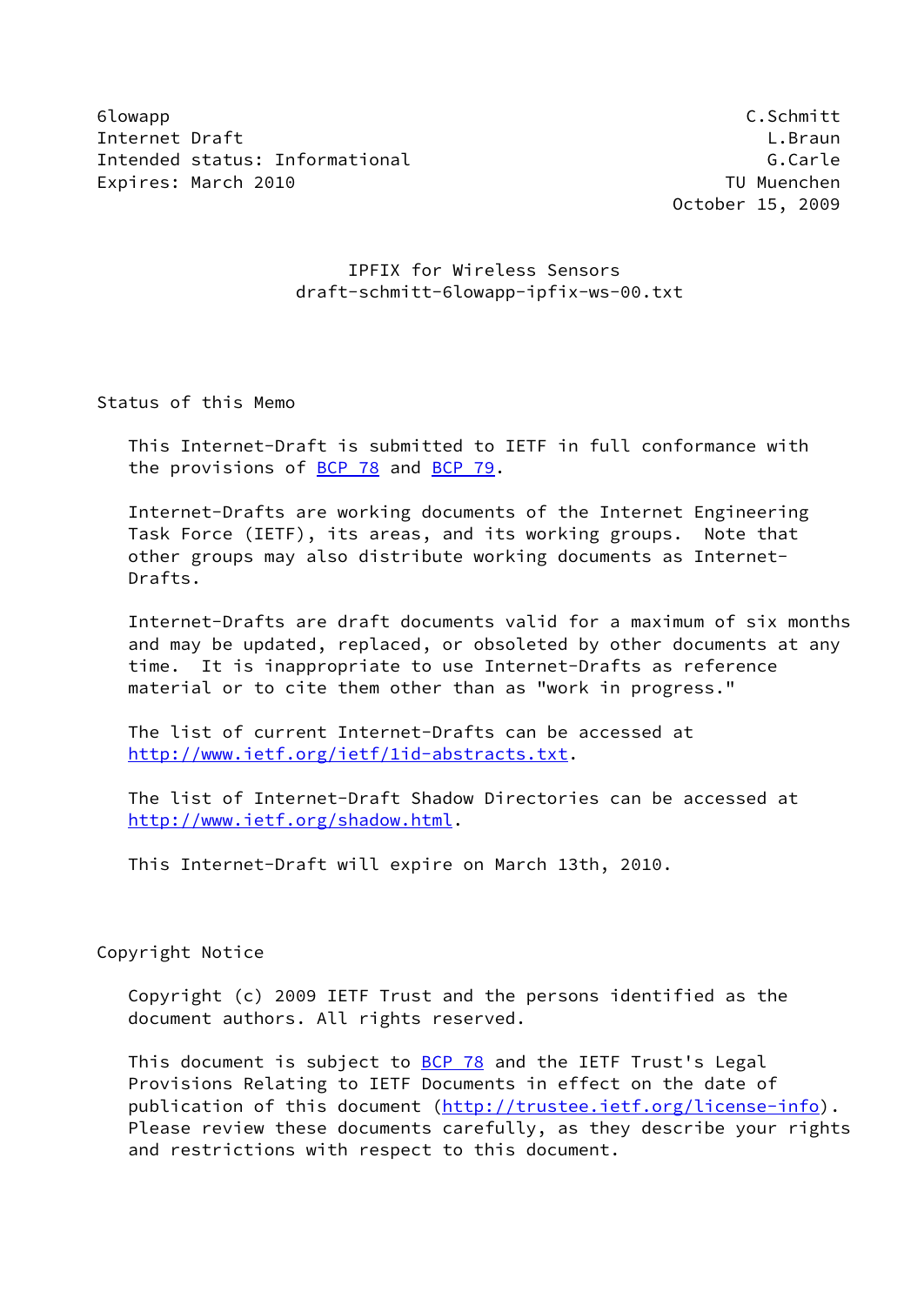<span id="page-1-1"></span>

| Internet-Draft |  | IPFIX for Wireless Sensors | October 2009 |  |
|----------------|--|----------------------------|--------------|--|
|                |  |                            |              |  |

## Abstract

 In this draft we want to introduce an idea to develop a protocol for efficient data transmission for Wireless Sensors using the ideas of IPFIX. We will call this protocol IPFIX-WS.

### Table of Contents

| 3.                                                   |  |
|------------------------------------------------------|--|
| 4. IPFIX Protocol for Wireless Sensors4              |  |
|                                                      |  |
| 4.1. IPFIX Standard - RFC 51014                      |  |
| 4.2.                                                 |  |
| 4.3. Technical details for IPFIX-WS5                 |  |
| 5. Integration of Wireless Sensors in Home Networks6 |  |
|                                                      |  |
|                                                      |  |
|                                                      |  |
|                                                      |  |
|                                                      |  |
| 8.                                                   |  |
|                                                      |  |
|                                                      |  |
|                                                      |  |
|                                                      |  |
|                                                      |  |
| Authors'                                             |  |
|                                                      |  |

## <span id="page-1-0"></span>[1](#page-1-0). Introduction

 Today everyone calls for new approaches for data acquisition in real time. Different challenging requirements must be solved, such as efficient collection of environmental data using Wireless Sensors and efficient data transmission due to hardware limitations. Constraints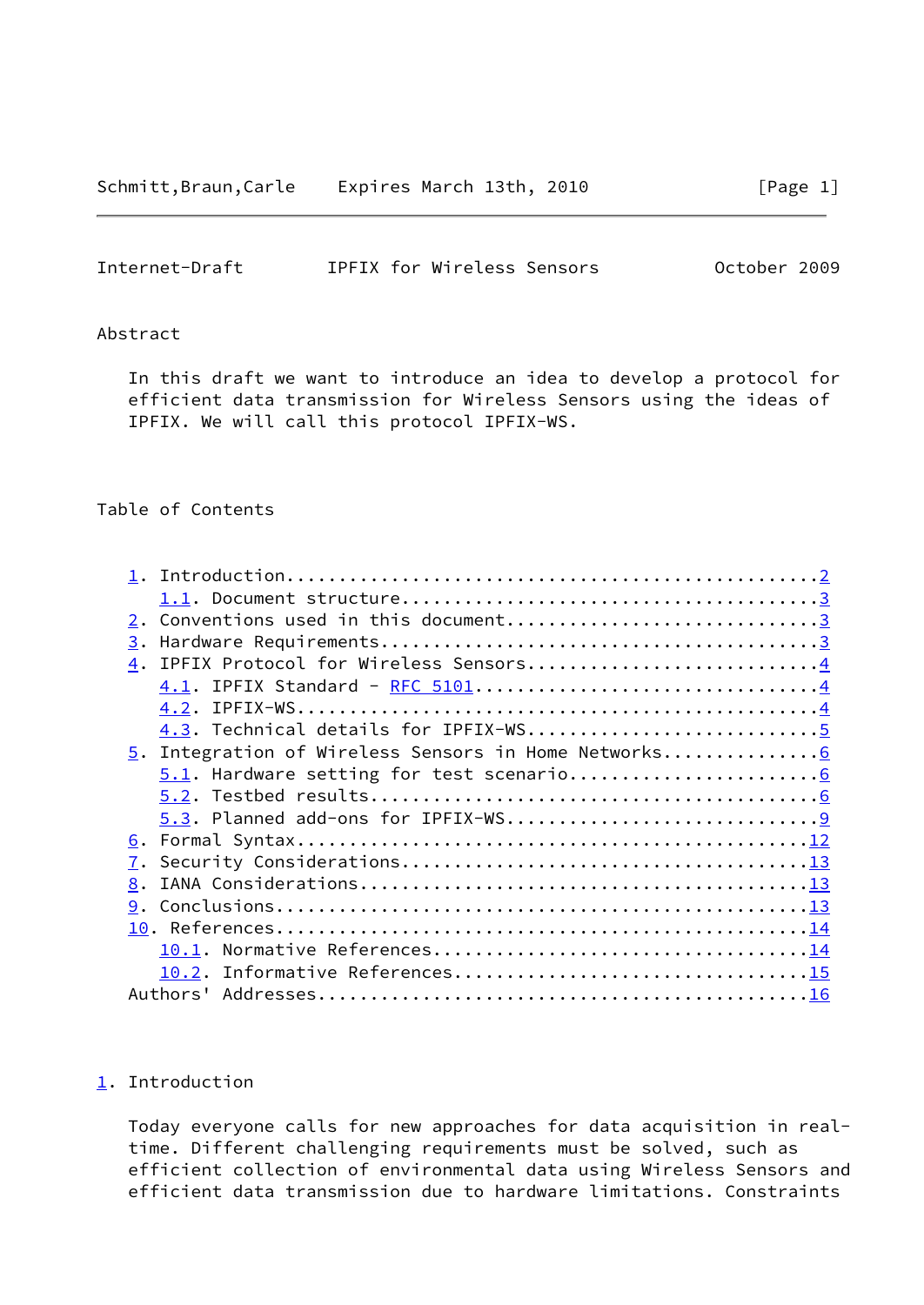on size, energy consumption and price lead to very limited memory, computational and communications resources. The desire for sensor nodes to be operational for a long time without external intervention, such as exchange of the batteries, which are often the only source of energy, leads to additional restrictions in the usage of the resources. Some research is done to address the issue of the sole dependency on battery power, but for now it remains the

| Schmitt, Braun, Carle |  | Expires March 13th,2010 | [Page 2] |
|-----------------------|--|-------------------------|----------|
|-----------------------|--|-------------------------|----------|

<span id="page-2-1"></span>Internet-Draft IPFIX for Wireless Sensors October 2009

 prevalent source of energy for WSNs. The physical size of a sensor node is another limiting factor. The IRIS mote which is used in our setup has the dimensions of 58  $\times$  32  $\times$  7 mm, without the battery pack. Thus it does not leave much room for the micro controller, flash memory (128 kb) and RF transceiver, all of which are located on this board.

 To satisfy those needs, standard protocols for efficient data transmission from common networks, such as the IP Flow Information Export (IPFIX) protocol, should be adapted to the equipment of Wireless Sensors. Another possibility is to reduce the data amount by implementing in-network data aggregation functionality. The most important thing is to develop these approaches while still providing interoperability between devices of different vendors.

### <span id="page-2-0"></span>[1.1](#page-2-0). Document structure

 This draft will describe the idea to adapt the common IPFIX protocol to the requirements of Wireless Sensor technology. The resources are limited and the most important aspect is saving energy. Thus, the data should be transmitted efficiently to save energy costs. In the upcoming sections we want to introduce the IPFIX protocol for common networks followed by modifications for wireless sensors. A description of current implementation approaches and planned add-ons will follow. Finally, security and IANA considerations are mentioned as well as a conclusion.

<span id="page-2-2"></span>[2](#page-2-2). Conventions used in this document

 The key words 'MUST', 'MUST NOT', 'REQUIRED', 'SHALL', 'SHALL NOT', 'SHOULD', 'SHOULD NOT', 'RECOMMENDED', 'MAY', and 'OPTIONAL' in this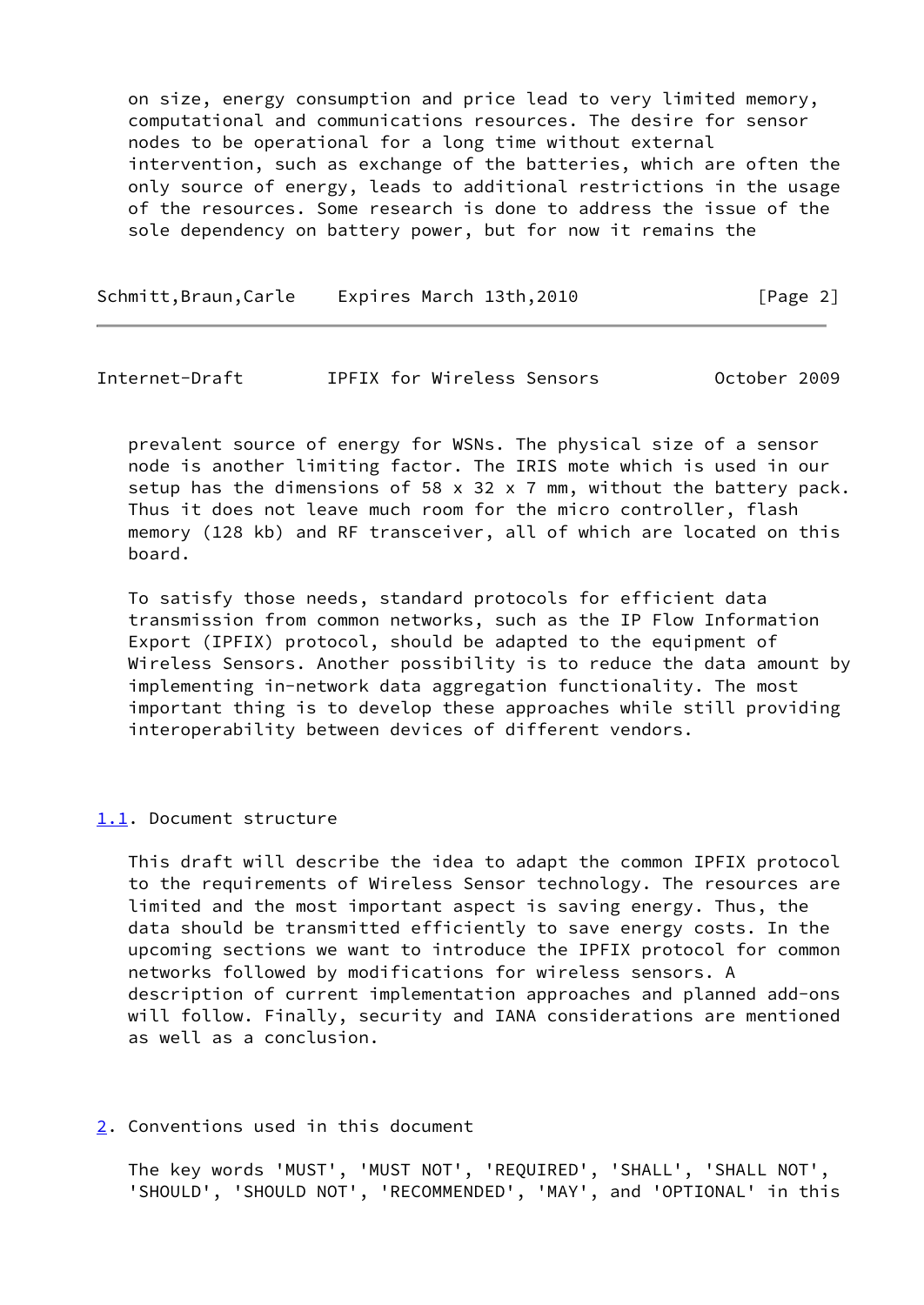document are to be interpreted as described in [RFC-2119 \[RFC2119](https://datatracker.ietf.org/doc/pdf/rfc2119)].

<span id="page-3-0"></span>[3](#page-3-0). Hardware Requirements

 As mentioned before, Wireless Sensors should be used for collecting environmental data. They have many hardware requirements themselves, but the requirements of the application scenario also have to be kept in mind. On the hardware side, energy and computing capacity, as well as the space on the platforms are limited  $[1]$  $[1]$ . According to the application scenarios the sensors will be equipped with a different

Schmitt,Braun,Carle Expires March 13th,2010 [Page 3]

<span id="page-3-2"></span>Internet-Draft IPFIX for Wireless Sensors October 2009

 amount and types of sensors (e.g. for temperature, humidity, seismic data).

### <span id="page-3-1"></span>[4](#page-3-1). IPFIX Protocol for Wireless Sensors

<span id="page-3-3"></span>[4.1](#page-3-3). IPFIX Standard - [RFC 5101](https://datatracker.ietf.org/doc/pdf/rfc5101)

 The IP Flow Information export (IPFIX) protocol was standardized under the [RFC 5101](https://datatracker.ietf.org/doc/pdf/rfc5101) [[RFC5101\]](https://datatracker.ietf.org/doc/pdf/rfc5101) and developed for common networks to transmit data efficiently. IPFIX itself is a PUSH-protocol. That means an exporter periodically transmits data to one or more collectors. The communication is template based. Before the data itself is transmitted a template is sent to declare how upcoming data has to be decoded. Thus, meta information is sent only once and for decoding there only need to be moved some pointers over the data. Finally, the processing needs are low. To make the transmission more efficient, data aggregation can be added.

 Today the IPFIX protocol is used for network monitoring in common networks. These networks have different observation points and the hardware has no limited resources. In such networks IP flows pass through the different elements of the observed network. Due to security reasons it is interesting and useful to observe these flows. In this case the IPFIX Collecting process allows the user to verify different observation points of interest in the network. At this point the user is able to observe irregularities in traffic [\[RFC5101](https://datatracker.ietf.org/doc/pdf/rfc5101)].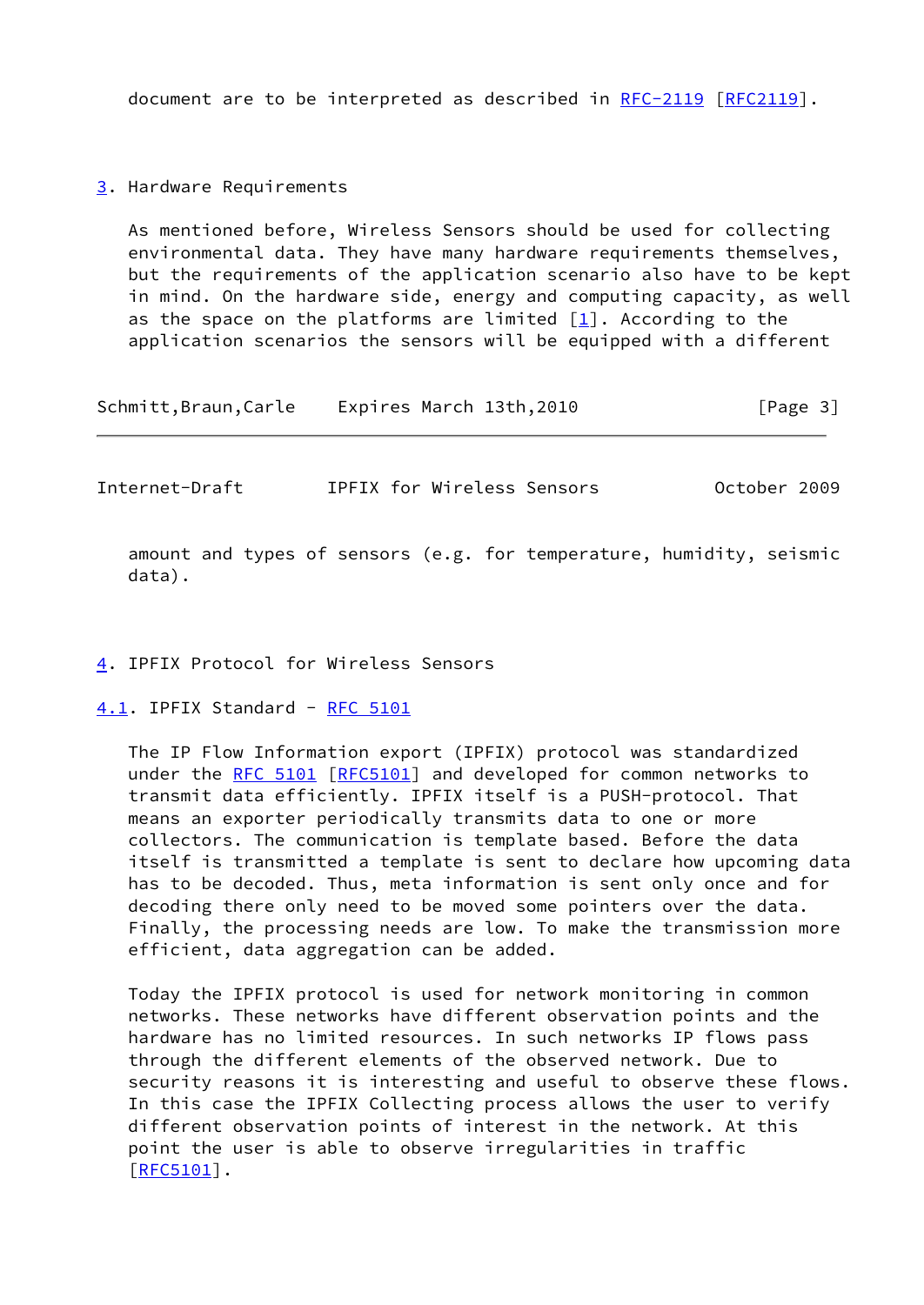### <span id="page-4-0"></span>[4.2](#page-4-0). IPFIX-WS

 As mentioned before, Wireless Sensors have different requirements. The common network protocol IPFIX is not yet adapted to fulfil the requirements of Wireless Sensors. In the first step, type and enterprise IDs must be defined to transmit sensor data measurements using IPFIX. Also new templates must be developed. An example is shown in Figure 1. As a consequence the data amount during transmission will be minimized and energy will be saved. The most important solutions are the data aggregation itself and a data compression [\[3](#page-16-1)].

| Set ID | Leng |
|--------|------|

| Schmitt, Braun, Carle | Expires March 13th,2010 | [Page 4] |
|-----------------------|-------------------------|----------|
|                       |                         |          |

<span id="page-4-2"></span>Internet-Draft IPFIX for Wireless Sensors October 2009

| Template ID                             | Field Count                                               |  |  |  |  |
|-----------------------------------------|-----------------------------------------------------------|--|--|--|--|
| ID: Node ID<br>and the control of       | Data Length ID: Node ID                                   |  |  |  |  |
| Enterprise ID                           |                                                           |  |  |  |  |
|                                         | ID: Time stamp   Data Length ID: Time Stamp<br>__________ |  |  |  |  |
|                                         | Enterprise ID                                             |  |  |  |  |
|                                         | ID: Temperature   Data Length ID: Temperature             |  |  |  |  |
| Enterprise ID                           |                                                           |  |  |  |  |
| ID: Humidity   Data Length ID: Humidity | ___________                                               |  |  |  |  |
| Enterprise ID                           |                                                           |  |  |  |  |
|                                         |                                                           |  |  |  |  |

Figure 1: IPFIX-WS Template Set for sensor data

<span id="page-4-1"></span>[4.3](#page-4-1). Technical details for IPFIX-WS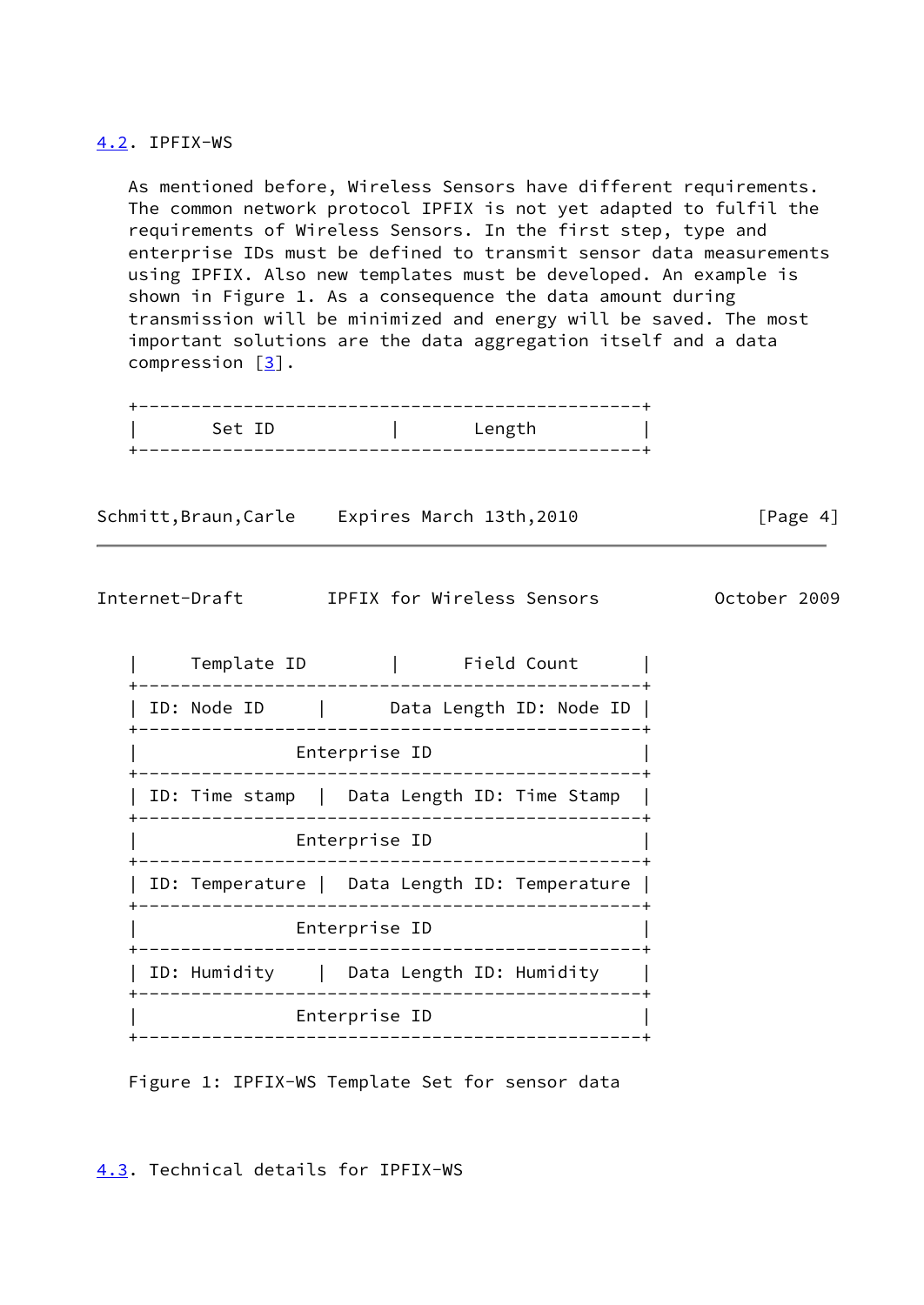To apply IPFIX to Wireless Sensors the following tasks should be fulfilled:

- gather data from the sensors attached to the node
- generate IPFIX packets and transmit them to the base station of the network
- perform in-network aggregation to reduce the amount of network traffic and preserve energy
- receive and parse IPFIX packets on a Gateway server
- Transfer the acquired data to a home network infrastructure.

 To achieve these goals, different steps must be executed. The mote's sensors are queried periodically to generate new sensor data. These raw values are transmitted to a specially developed tinyIPFIX library. It writes the values to the location specified by an IPFIX template, which was generated automatically when the mote booted. The template specifies the needed raw values. If all of these values are collected and written to the correct position in the respective IPFIX

| Schmitt, Braun, Carle | Expires March 13th,2010 |  | [Page 5] |
|-----------------------|-------------------------|--|----------|
|-----------------------|-------------------------|--|----------|

<span id="page-5-1"></span>

| Internet-Draft |  |  | IPFIX for Wireless Sensors |  | October 2009 |  |
|----------------|--|--|----------------------------|--|--------------|--|
|----------------|--|--|----------------------------|--|--------------|--|

 data message, then the IPFIX packet is ready for transmission and sent to the base station via a multihop network. The base station is a special node in the network which is the connection point between a wireless and wired infrastructure. It listens for incoming packets from nodes in the network and transmits their payload to the gateway server over an USB connection. On the gateway a listening program waits for transmissions. The IPFIX messages sent via USB are parsed according to the matching IPFIX templates; their sensor values are extracted and transferred to the home network infrastructure. Here the raw values are converted from their platform specific representation to a platform independent value. For example a 14bit Integer raw value coming from a temperature sensor is converted to a Double whose value is in Celsius.

<span id="page-5-0"></span>[5](#page-5-0). Integration of Wireless Sensors in Home Networks

 Today common Home Networks work with IP addressing. Thus, the Wireless Sensors must be organised in a mesh network using also IPs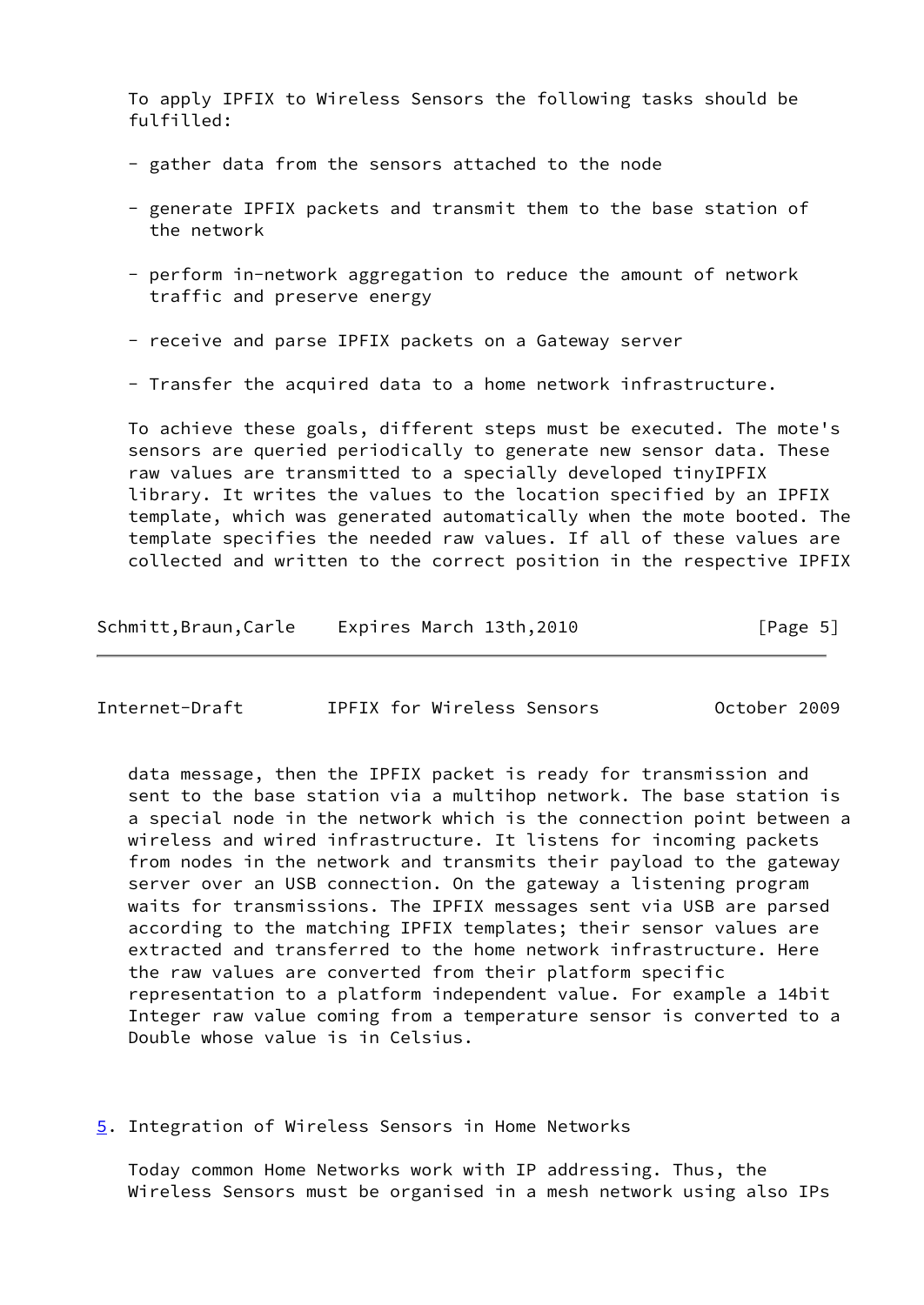for communication. For this situation the 6LoWPAN protocol was developed  $[4]$  $[4]$ . Additional requirements for connecting both system parts and a seamless integration of the Wireless Sensors into an existing infrastructure must be provided as well as support for devices of different vendors.

#### <span id="page-6-0"></span>[5.1](#page-6-0). Hardware setting for test scenario

 For our approach we are using IRIS motes from Crossbow Technology Inc.  $[10]$ . These motes have limited resources and can cooperate with different sensor boards. Crossbow Technology Inc. offers different sensor boards which include sensors for light, temperature, humidity, barometric pressure, seismic, GPS and others. The motes run TinyOS [\[11\]](#page-15-3), an open-source and component-based operating system. Current versions of TinyOS are 1.x and 2.x which provided different applications and driver support.

### <span id="page-6-1"></span>[5.2](#page-6-1). Testbed results

 Currently the IPFIX-approach was implemented in a network with 3 sensor nodes and one base station, and successfully tested in simulations with more nodes. Practical tests are running with the sensor boards MTS300CB and MTS400CB at the moment. The transmitted

Internet-Draft IPFIX for Wireless Sensors October 2009

 data in such IPFIX packets consists of values shown in Figure 1. The packet sizes ranges from 34 bytes (data packet) to 72 bytes (template packet), including the IPFIX header. For simplicity, only one data set is sent per transmission. Figure 2 shows an example of an IPFIX- WS Template message and Figure 3 an IPFIX-WS Data message.

0 1 2 3 0 1 2 3 4 5 6 7 8 9 0 1 2 3 4 5 6 7 8 9 0 1 2 3 4 5 6 7 8 9 0 1 +-+-+-+-+-+-+-+-+-+-+-+-+-+-+-+-+-+-+-+-+-+-+-+-+-+-+-+-+-+-+-+ | Version Number | Length | +-+-+-+-+-+-+-+-+-+-+-+-+-+-+-+-+-+-+-+-+-+-+-+-+-+-+-+-+-+-+-+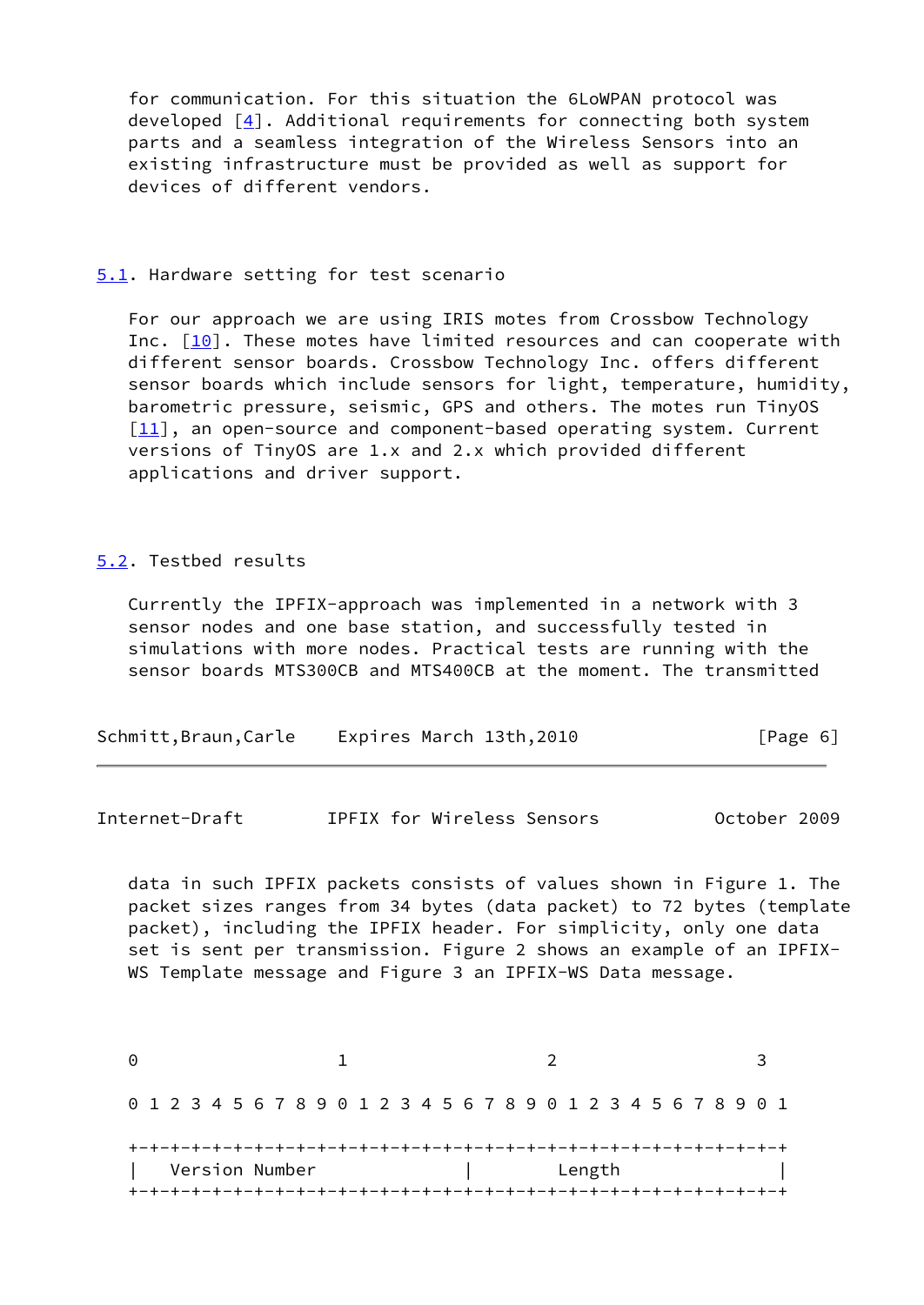

Figure 2: IPFIX-WS Template Format

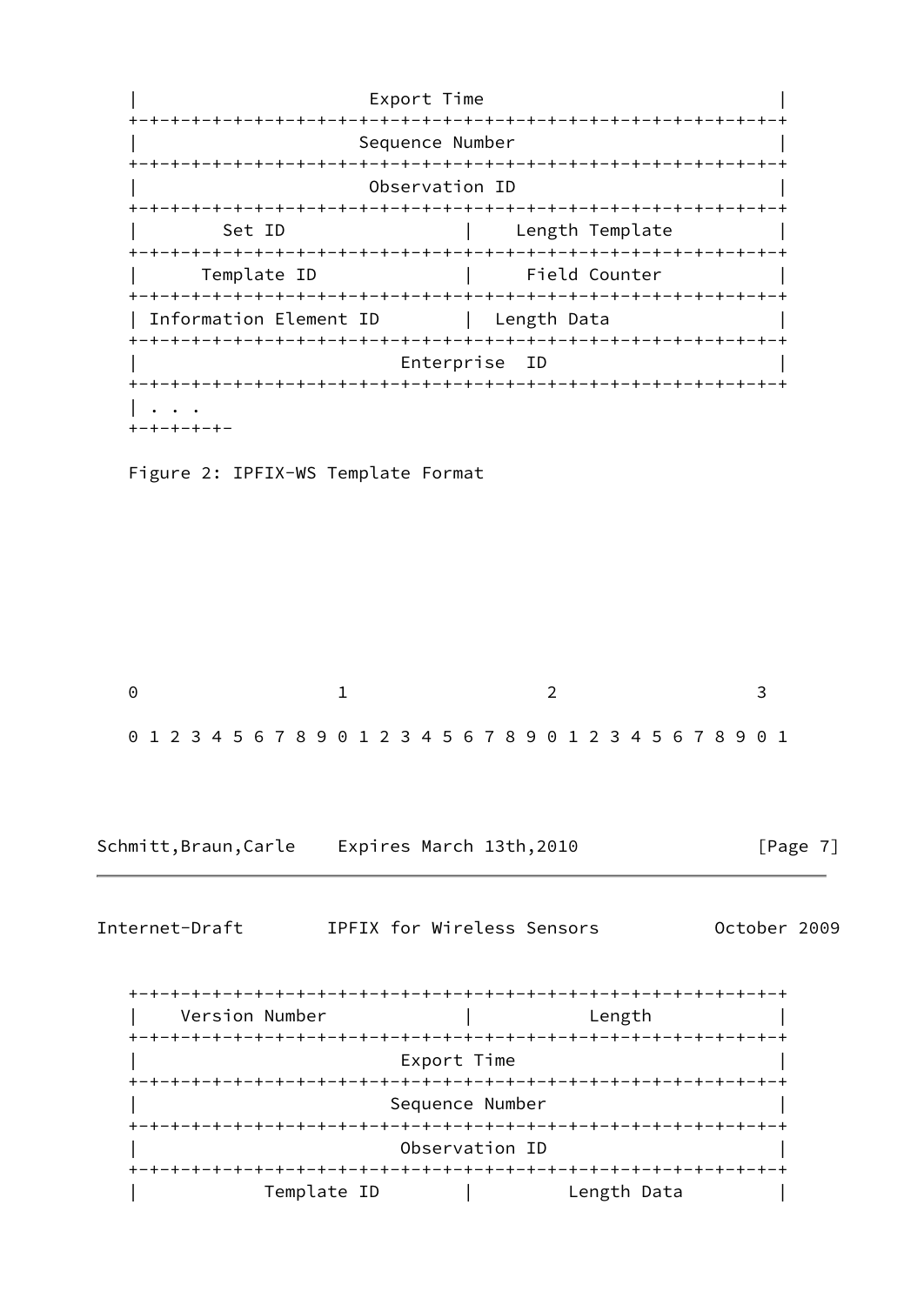| Data Payload                        |             | Data Payload |  |
|-------------------------------------|-------------|--------------|--|
|                                     |             |              |  |
|                                     | Export Time |              |  |
|                                     |             |              |  |
| Node ID                             |             |              |  |
| +-+-+-+-+-+-+-+-+-+-+-+-+-+-+-+-+-+ |             |              |  |

Figure 3: IPFIX-WS Data Format example (Node ID = Observation ID)

 Parallel, 6LoWPAN was implemented for the platform IRIS using TinyOS 2.x based on the work of Harvan and Schoenwaelder  $[2]$  $[2]$ . They implemented a 6lowpan/IPv6 stack. The standard 802.15.4 provides two types of addresses (16-bit or 64-bit). Depending on the hardware used, the transmitted payload with 6LoWPAN can be up to 127 bytes. Optimal transmission is gained with 102 bytes payload. With the help of a fragmentation mechanism below the IP layer at least 1280 bytes can be transmitted. In the worst case, the IPv6 header has a size of 40 bytes. But the goal is to have as much space as possible for the payload. Thus, a header compression was implemented to compress the header down to 2 bytes. This compression mechanism can also be used for the transmission header like UDP which follows the IPv6 header. It can be compressed from 8 bytes down to 4 bytes. The IPv6 compression mechanism is called HC1 and the UDP compression mechanism is called HC\_UDP. Figure 4 shows the worst case of transmission with no compression.

| 802.15.4 Header | AM type   HC1 Dispatch   HC1 Header |          |
|-----------------|-------------------------------------|----------|
| (9-25 bytes)    | (1 byte)  (1 byte)                  | (1 byte) |

Schmitt,Braun,Carle Expires March 13th,2010 [Page 8]

<span id="page-8-0"></span>Internet-Draft IPFIX for Wireless Sensors October 2009

| Hop Limit  <br>  (1 byte) |                         | uncompressed IPv6 fields<br>$(\sim 36$ bytes) | HC_UDP<br>$\vert$ (1 byte) $\vert$ |
|---------------------------|-------------------------|-----------------------------------------------|------------------------------------|
| (8 bytes)                 | uncompressed UDP fields | data<br>$(50 - 66 \text{ bytes})$             |                                    |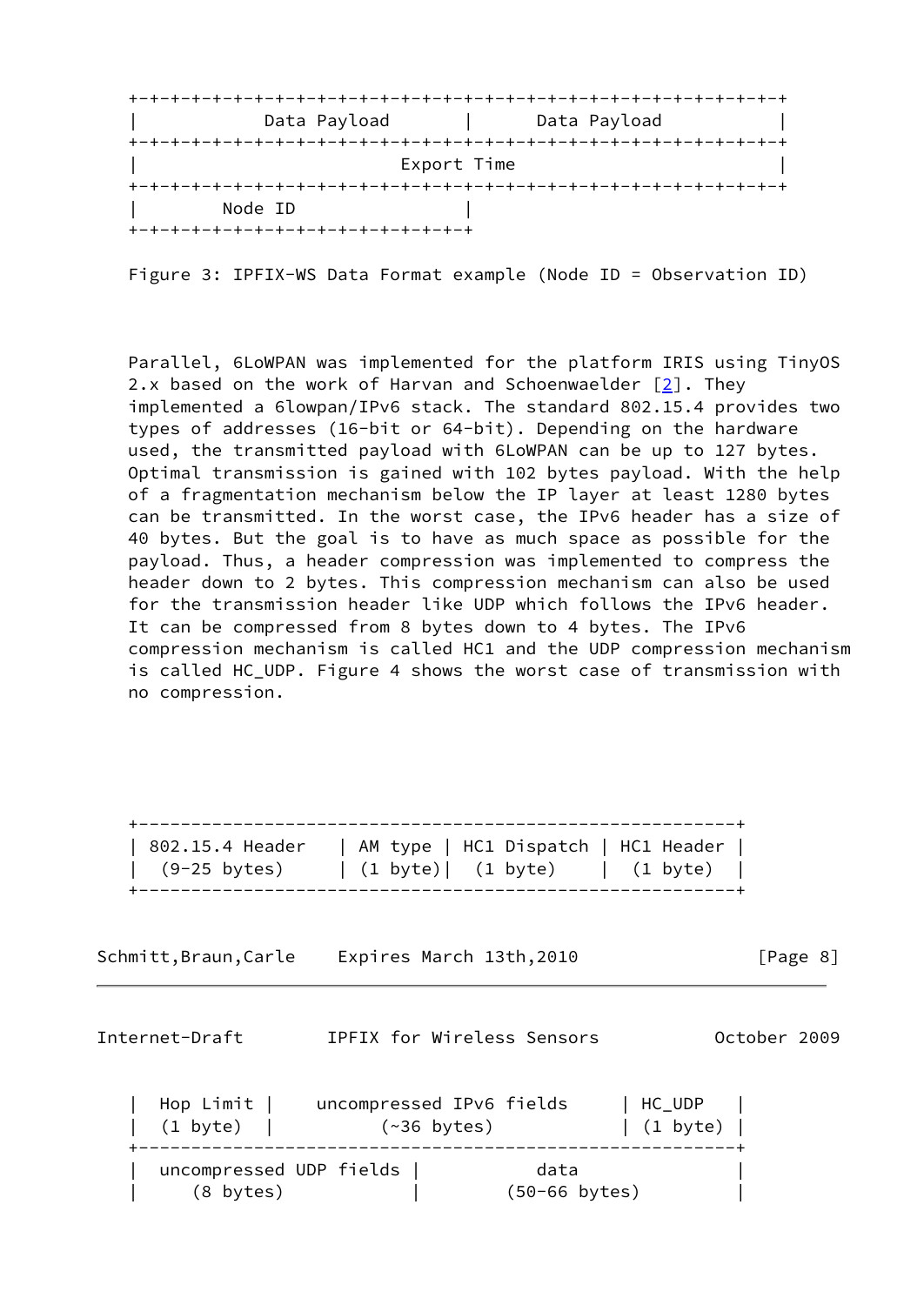| 802.15.4 CRC |  $(2 \text{ bytes})$  |  $- - +$ 

Figure 4: 6LoWPAN packet format uncompressed [\[RFC4944](https://datatracker.ietf.org/doc/pdf/rfc4944)]

 In the worst case, as shown in Figure 4, only 50-66 bytes are left for the data payload depending on the chosen address types in the 802.15.4 Header. Thus, compression is very important and in optimal case allows a data payload of 94-110 bytes depending on address types  $[REC4944]$ .

 The 6LoWPAN approach was also successfully tested in real scenarios using IRIS motes. Currently the payload is simple without using sensor measurements due to driver problems.

### <span id="page-9-0"></span>[5.3](#page-9-0). Planned add-ons for IPFIX-WS

 Currently we try to develop a header compression to reduce the header size of each IPFIX message which consists of the IPFIX Message Header and the Set Header as shown in Figure 5.



Internet-Draft IPFIX for Wireless Sensors October 2009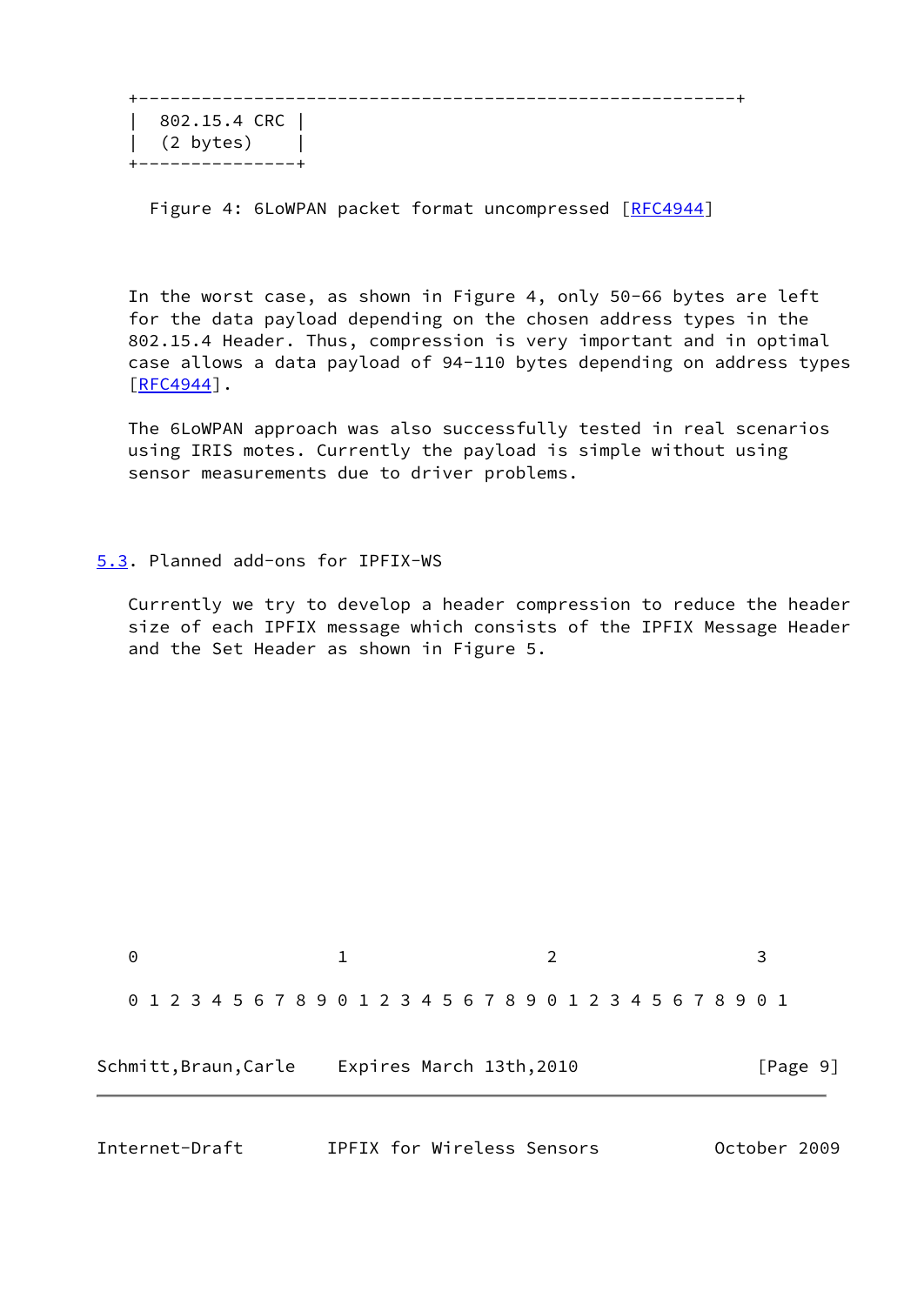| Version Number | Length                  |
|----------------|-------------------------|
|                |                         |
|                | Export Time             |
|                | +-+-+-+-+-+-+-          |
|                | Sequence Number         |
|                |                         |
|                | Observation Domain ID   |
| +-+-+-+-+-+-+  |                         |
| Set ID         | Length                  |
|                | -+-+-+-+-+-+-+-+-+-+-+- |

Figure 5: IPFIX Header Format including Message and Set Header

 Since IPFIX was designed for conventional networks, some extensions and changes have to be introduced to increase it's efficiency in WSNs. One of the problems when deploying IPFIX in sensor networks is the overhead introduced by the relatively large header which is at least 32 bytes in size (24 bytes from the Message Header + 4 bytes from the Set header) as is shown in Figure 5. Remember, that the maximum size of a packet being transferred with an IEEE 802.15.4 network is 127 bytes. To address this issue, a header compression scheme was devised, which will be introduced in this section.

 The idea behind our approach to header compression is to define the length of the fields separately in a pre header which is shown in Figure 6. First the Version field from the original IPFIX header is shortened to 5 bit, this leaves room for the IPFIX version to increase from version 10 to version 31. The definition of the length of the fields Message Length, Export Time, Sequence Number and Observation Domain ID follows. A value of  $\theta$  in the designated bit(s) means that the field is allowed 1 byte in the subsequent header, a value of 1 means 2 bytes, etc.. The next two bits are designated for the template offset. Decoders of IPFIX Messages are expected to keep track of the sequence in which they received templates from the IPFIX exporters. A value of 0 in the template offset bits means that the decoder should use the template it has received last, a value of 1 means the template before that and a value of 2 means two templates before the last one. If this offset is given for a data message, two

 bytes for the Set ID can be saved. If template offset is set to 3 (both bits are one) it is ignored and a proper statement of the template ID is expected in the header. The next bit is called the Single Set Flag. It indicates whether the message contains only a single IPFIX set. If this is the case, the explicit statement of set

Schmitt,Braun,Carle Expires March 13th,2010 [Page 10]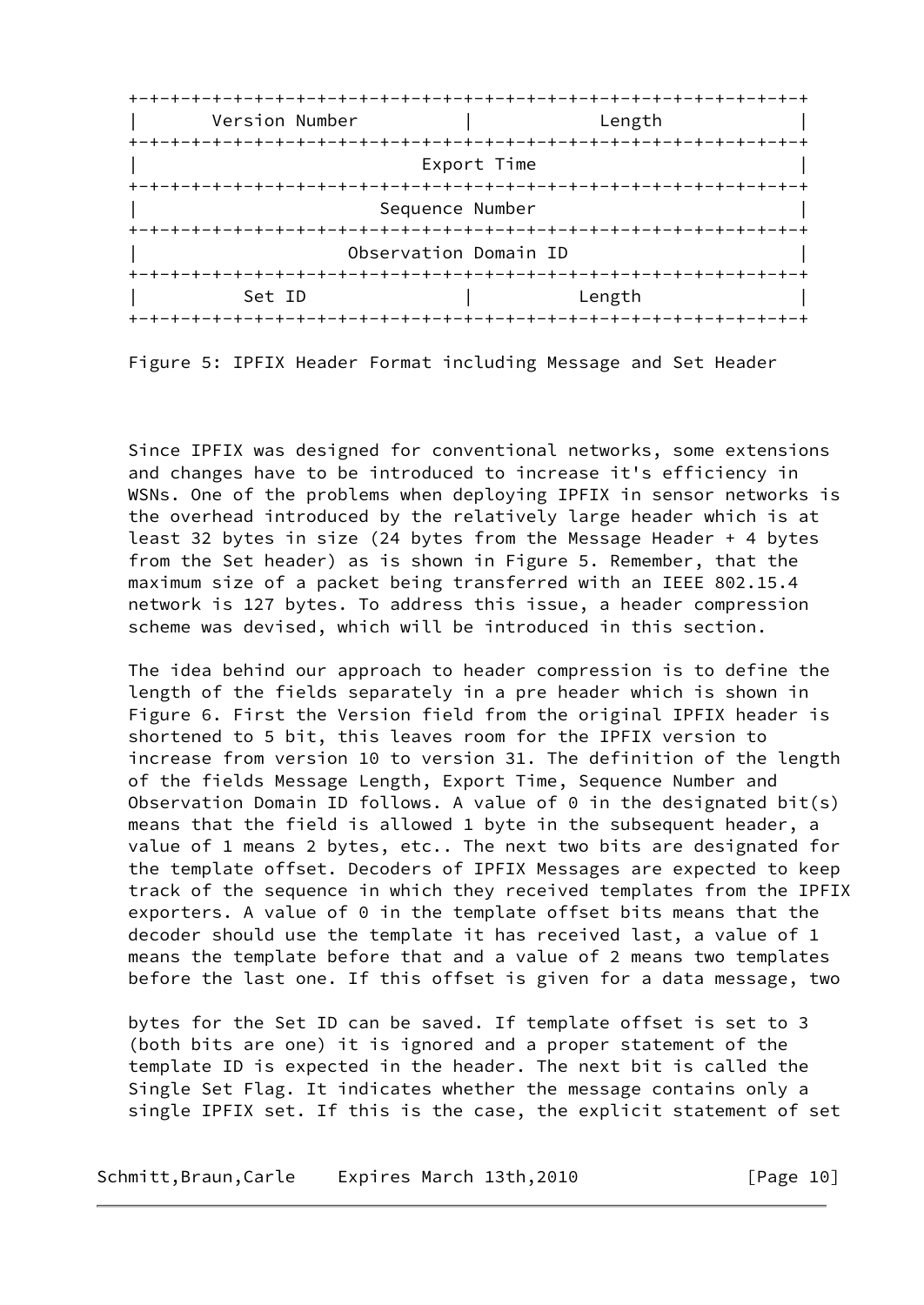length in the header can be omitted since this value can be computed from the total message length. The last bit in the pre header is the Template Set Flag. If it is set to one, the first set in the message is a template set which is defined to have Set ID = 2. Thus the two bytes for definition of the set ID can be omitted.

0 1

0 1 2 3 4 5 6 7 8 9 0 1 2 3 4 5 6

 +-+-+-+-+-+-+-+-+-+-+-+-+-+-+-+-+ | Version |L| EX|SN | D |TO |S|T| | Number | | | | | | | | | +-+-+-+-+-+-+-+-+-+-+-+-+-+-+-+-+

 L = Size of Length Field, EX = Size of Export Time Field, SN = Size of Sequence Number Field, D = Size of Observation Domain ID Field, TO = Template Offset Field, S = Single set Flag, T = Template Set Flag

 Figure 6: IPFIX pre header defining the length of the subsequent header

 In the best case scenario all header fields can be fitted to one byte and the set header can be fully omitted. The possibility to shorten the message length and Observation Domain ID to one byte is fairly obvious. Most messages will be shorter than 255 bytes, in fact if they are to be transmitted in a single packet they have to be smaller than 127 byte with our hardware. Since the Observation Domain usually refers to the node ID a value of one byte can accommodate 256 nodes which represent a WSN of medium scale. The sequence number can also be shortened to one byte, since a rollover after 255 messages is non problematic due to the low data sampling rate of typical WSNs. For the time stamp, a value of one byte could refer to the time that has passed since the last full UTC time stamp has been sent. Since the field length can be different with every package sent, it is possible to only transmit a full 4 bytes time stamp periodically and suffice with a delta value in between. So, for the best case this method can achieve a reduction in header size from 32 bytes to 6 bytes, or a compression of 81.25%. Figure 7 gives an example of the best case, which is actually fairly common since it shows the transmission of a data record referencing the last sent template set. In the worst case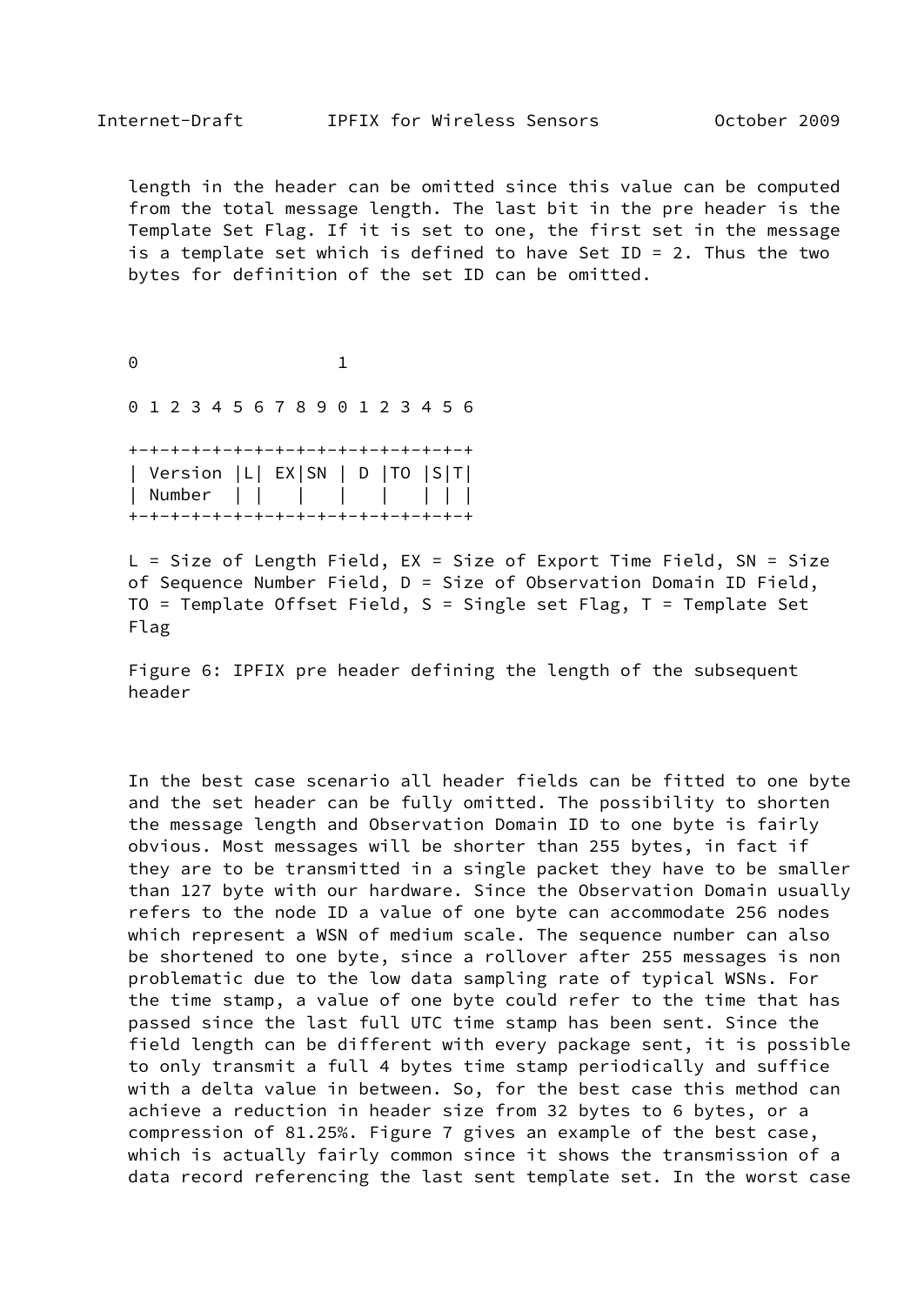<span id="page-12-1"></span>

| Schmitt,Braun,Carle Expires March 13th,2010                                                                              |                            |                                                                     | [Page $11$ ] |
|--------------------------------------------------------------------------------------------------------------------------|----------------------------|---------------------------------------------------------------------|--------------|
| Internet-Draft                                                                                                           | IPFIX for Wireless Sensors |                                                                     | October 2009 |
| are defined to be their original length.                                                                                 |                            | however, header size may increase to 33 byte when all header fields |              |
| 0                                                                                                                        | 1                          |                                                                     |              |
| 0 1 2 3 4 5 6 7 8 9 0 1 2 3 4 5 6                                                                                        |                            |                                                                     |              |
| -+-+-+-+-+-+-+-+-+-+-+-+-+-+-+-+-+<br>0xA   0   0   0   0   0   0   0   0   1   0  <br>+-+-+-+-+-+-+-+-+-+-+-+-+-+-+-+-+ |                            | IPFIX Message Pre Header                                            |              |
| Message   Time Offset  <br>Length $ $ = 30 sec<br>+-+-+-+-+-+-+-+-+-+-+-+-+-+-+-+-+                                      |                            | IPFIX Message Header                                                |              |
| Sequence   Node ID = 234<br>Number = $123$  <br>+-+-+-+-+-+-+-+-+-+-+-+-+-+-+-+-+                                        |                            |                                                                     |              |
| Last Template   From Message  <br>ID<br>+-+-+-+-+-+-+-+-+-+-+-+-+-+-+-+-+                                                | Length                     | Set Header (omitted)                                                |              |

Figure 7: Best case header for the IPFIX header compression

 A parallel approach is to integrate the IPFIX messages in the communication with 6LoWPAN. Here we are faced with some missing drivers for our hardware. We plan to port drivers from TinyOS 1.x to TinyOS 2.x which is needed for 6LoWPAN. Currently the only supported sensor board for IRIS motes under TinyOS 2.x is MTS300.

<span id="page-12-0"></span> If the integration with 6LoWPAN is done the IPFIX messages may get a more compressed format due to redundancy. For example the source address mentioned in the IP header is the same as the node ID in the IPFIX packets. Thus, the whole packet size might become smaller.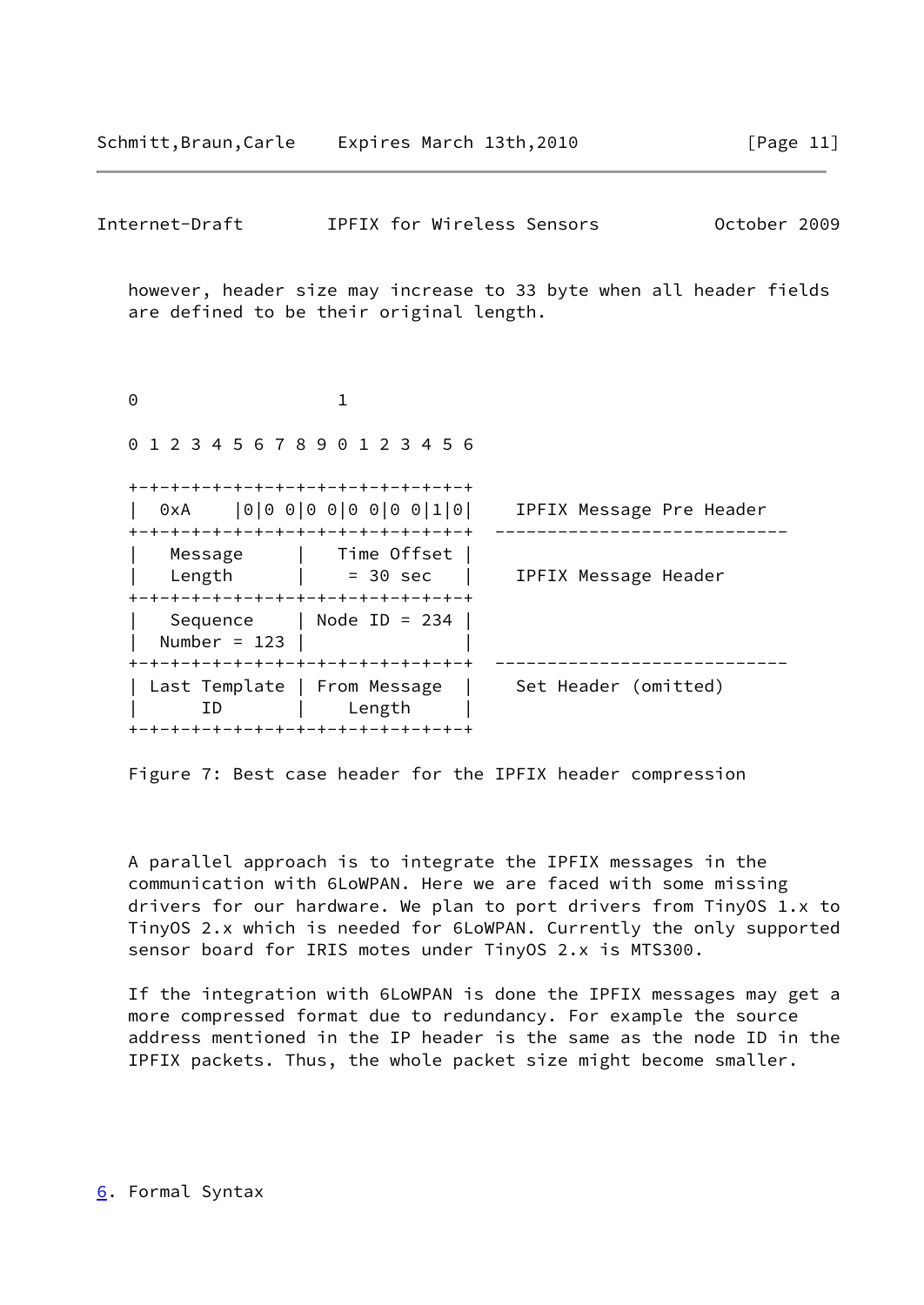| $T$ $P$ $T$ $X$ $-$ |  |  |  | - IP Flow Information Export protocol based on RFC 5101 |  |  |  |
|---------------------|--|--|--|---------------------------------------------------------|--|--|--|
| TPFIX-WS -          |  |  |  | - IP Flow Information Export protocol for Wireles       |  |  |  |

| Schmitt, Braun, Carle | Expires March 13th,2010 | [Page 12] |
|-----------------------|-------------------------|-----------|

<span id="page-13-1"></span>

| Internet-Draft | IPFIX for Wireless Sensors | October 2009 |
|----------------|----------------------------|--------------|

### <span id="page-13-0"></span>[7](#page-13-0). Security Considerations

 Measurement data security and data integrity can be integrated as well. IPFIX copes with these security issues by specifying that every IPFIX device needs to support TLS (on stream based transport protocols) or DTLS (on datagram based transport protocols). Fouladgar et al. [\[5](#page-14-6)] developed Tiny 3-TLS, a TLS handshake sub-protocol for sensor nodes, which can be used for securing IPFIX data transmission. TinySec  $[6]$  $[6]$  can be used instead to achieve data link security and message authentication. It offers an authentication encryption mode where data payload is encrypted and the packet itself is authenticated by a MAC. Another approach using the same idea as TinySec was developed by Luk et al.  $[7]$  $[7]$ , called MiniSec. It is a secure sensor network communication architecture which modifies the common packet structure of TinyOS and combines features from TinySec and ZigBee  $[8]$  $[8]$  to perform low energy consumption and high security.

### <span id="page-13-2"></span>[8](#page-13-2). IANA Considerations

 Vendors may specify their own IDs that are located above ID 32767. All these IDs have the most significant bit set to 1. If a collector recognizes an ID with this bit set, he can determine that this ID is a non standard ID. The collector will then check the enterprise ID (EID). Each vendor has to register an enterprise ID with Internet Assigned Numbers Authority (IANA)  $[9]$  $[9]$  which will ensure that any vendor can be identified uniquely.

### <span id="page-13-3"></span>[9](#page-13-3). Conclusions

 In this draft we introduced a concept for integrating IPFIX in wireless sensor networks. We showed that IPFIX is suitable for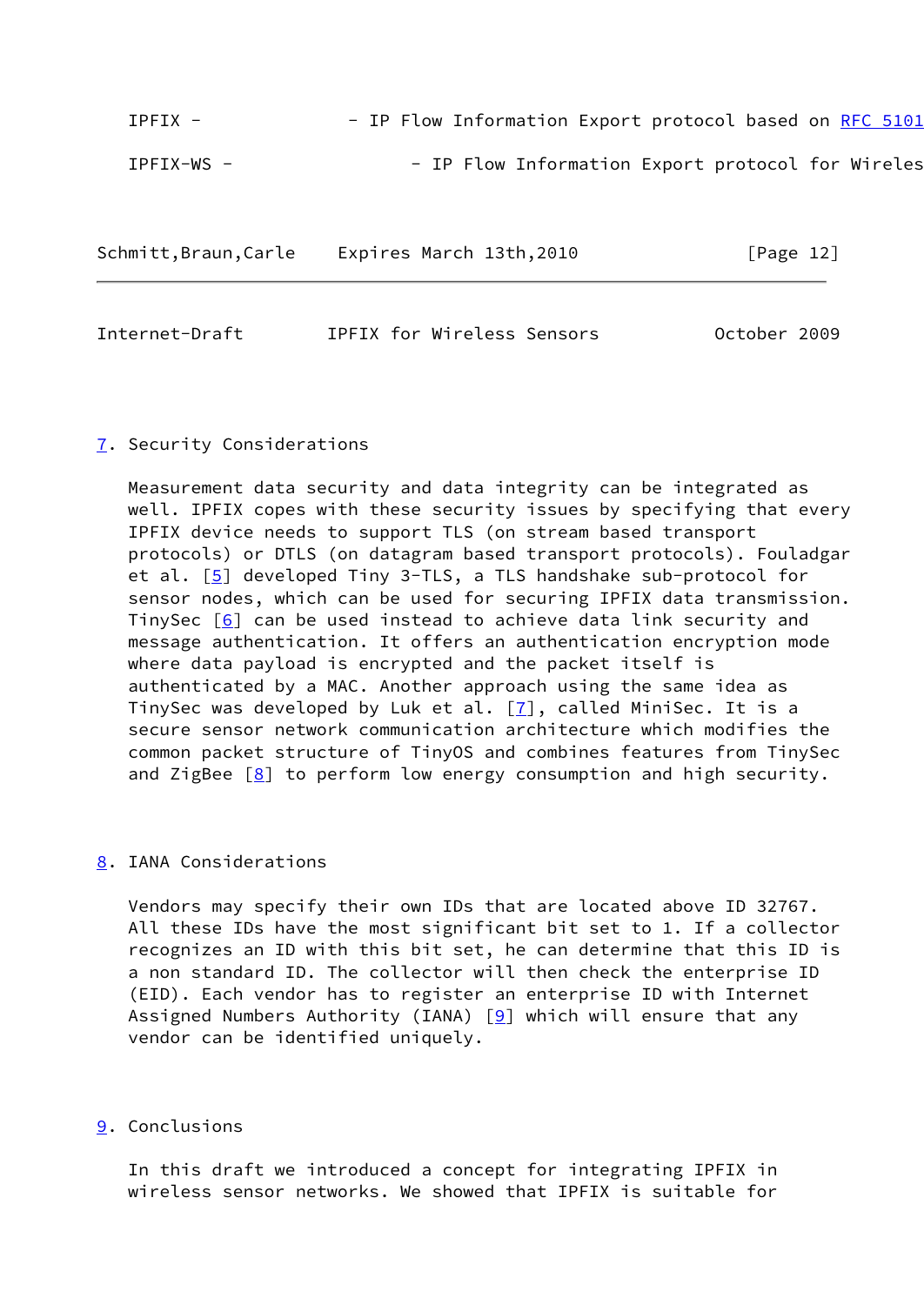deploying and integrating WSNs into home networks. With a connection to 6LoWPAN this approach can also be used for other applications using IP-addresses for communication.

 IPFIX defines an efficient data format for transmitting sensor measurement data using low bandwidth. Generating and parsing IPFIX data can be performed with little processing power, thus saving energy on the nodes. Arbitrary aggregation techniques can be deployed to further reduce the transmitted data. If standard template IDs are issued, interoperability between different devices from different

| Schmitt, Braun, Carle | Expires March 13th,2010 | [Page 13] |
|-----------------------|-------------------------|-----------|
|-----------------------|-------------------------|-----------|

<span id="page-14-1"></span>Internet-Draft IPFIX for Wireless Sensors October 2009

 manufacturers can be ensured. At the same time, vendors can register their own enterprise and type IDs to build custom devices. These devices can still interoperate with other devices. By using IP on the network layer below IPFIX, wireless sensor networks can easily be integrated in existing home networks. Therefore, new sensor nodes can be easily deployed and new functionality to the autonomic network can be added in an automatic fashion.

### <span id="page-14-0"></span>[10.](#page-14-0) References

<span id="page-14-2"></span>[10.1](#page-14-2). Normative References

- <span id="page-14-3"></span> [1] C.Schmitt and G.Carle: 'Applications for Wireless Sensor Networks', Handbook of Research on P2P and Grid Systems for Service-Oriented Computing: Models, Methodologies and Applications, Edited by N.Antonopulus, G.Exarchakos, M.Li and A.Liotto, ISBN: 1-61520-686-8, Information Science Publishing, 2009 (in printing process)
- <span id="page-14-5"></span> [2] M.Harvan and J.Schoenwaelder, 'TinyOS Motes on the Internet: IPv6 over 802.15.4 (6lowpan)', PIK - Praxis der Informations verarbeitung und Kommunikation, 2008, vol.31, pp. 244-251.
- <span id="page-14-4"></span> [4] J.W.Hui and D.E.Culler, 'IP is dead, ling live IP for wireless sensor networks', in SenSys 2008: Proceedings of the 6th ACM conference on Embedded network sensor systems, ACM New York, NY, USA, 2008, pp.15-28.
- <span id="page-14-6"></span> [5] S. Fouladgar, B. Mainaud, K. Masmoudi, and H. Afifi, 'Tiny 3-tls: A trust delegation protocol for wireless sensor networks',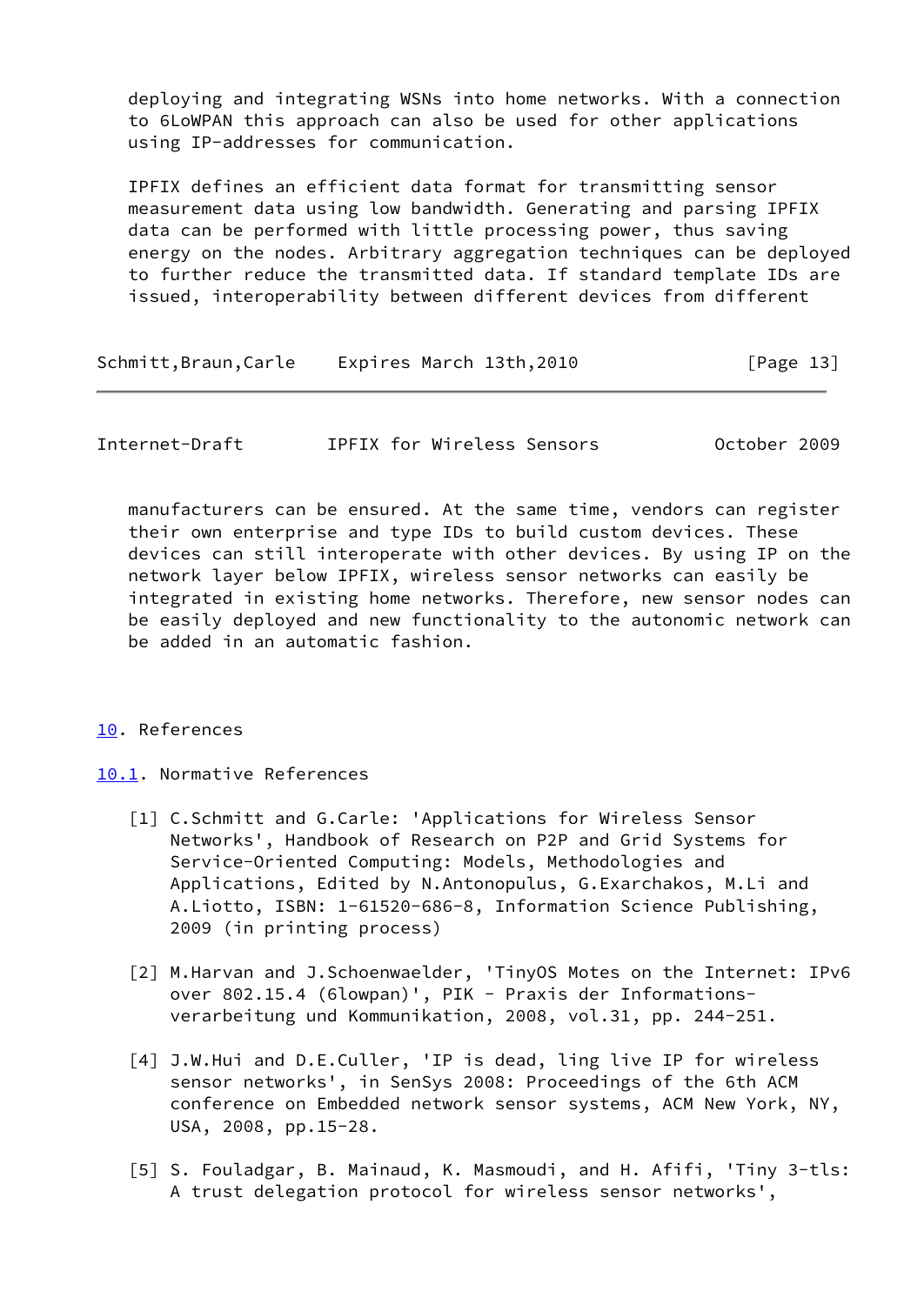Lecture Notes in Computer Science, 2006, vol. 4357, p. 32-42.

- <span id="page-15-4"></span> [6] C. Karlof, N. Sastry, and D. Wagner, 'TinySec: a link layer security architecture for wireless sensor networks', in Proceedings of the 2nd international conference on Embedded networked sensor systems. ACM New York, NY, USA, 2004, pp. 162- 175.
- <span id="page-15-5"></span> [7] M. Luk, G. Mezzour, A. Perrig, and V. Gligor, 'MiniSec: a secure sensor network communication architecture', in IPSN 2007: Proceedings of the 6th international conference on Information processing in sensor networks. ACM New York, NY, USA, 2007, pp. 479-488.

| Schmitt,Braun,Carle | Expires March 13th,2010 | [Page 14] |
|---------------------|-------------------------|-----------|
|---------------------|-------------------------|-----------|

<span id="page-15-1"></span>Internet-Draft IPFIX for Wireless Sensors October 2009

- <span id="page-15-6"></span> [8] ZigBee Alliance, 'ZigBee specification. Technical Report', ZigBee Alliance, Document 053474r06 Version 1.0, June 2005.
- <span id="page-15-7"></span>[9] Internet Assigned Numbers Authority,<http://www.iana.org/>, 2009.
- <span id="page-15-2"></span>[10] Crossbow Technologies Inc.,<http://www.xbow.com/>, 2009.
- <span id="page-15-3"></span>[11] TinyOS Homepage, [http://www.tinyos.net,](http://www.tinyos.net) 2009.
- [RFC4919] N.Kushalnagar et al., 'IPv6 over Low-Power Wireless Personal Area Networks (6LoWPANs): Overview, Assumptions, Problem Statement, and Goals', 2007
- [RFC4944] N.Kushalnagar et al., 'Transmission of IPv6 Packets over IEEE 802.15.4 Networks', 2007
- [RFC5101] B.Claise et al., 'Specification of the IP Flow Information Export (IPFIX) Protocol for the Exchange of IP Traffic Flow Information', 2008
- [RFC2119] S.Bradner et al., 'Key words for use in RFCs to Indicate Requirement Levels', [BCP 14](https://datatracker.ietf.org/doc/pdf/bcp14), [RFC 2119,](https://datatracker.ietf.org/doc/pdf/rfc2119) 1997.

<span id="page-15-0"></span>[10.2](#page-15-0). Informative References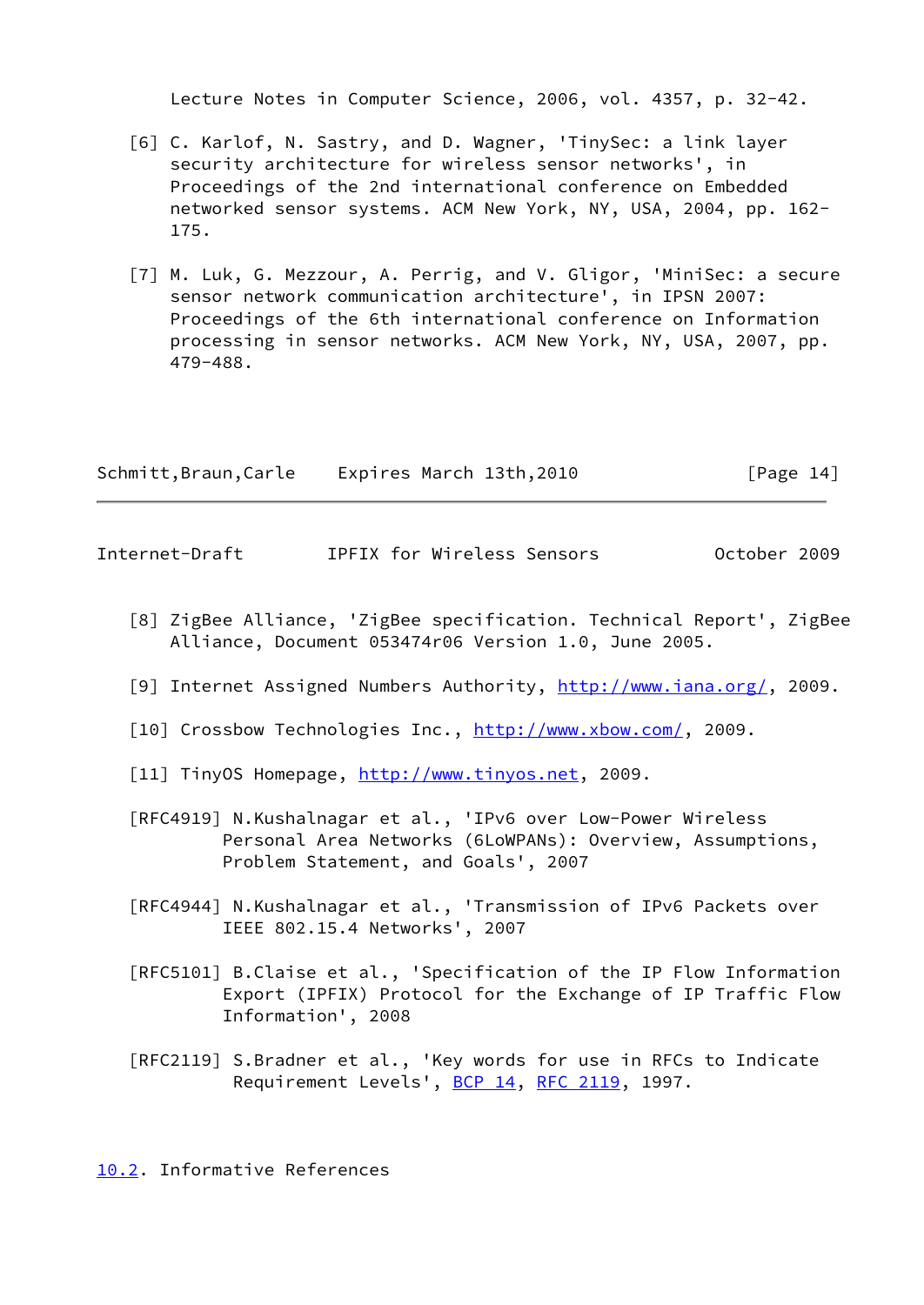<span id="page-16-1"></span> [3] G.Muenz and L.Braun, 'Lossless Compression for IP Flow Information Export (IPFIX)', The Internet Engineering Task Force (IETF), Internet-Draft (work in progress), 2008

<span id="page-16-0"></span>

| Internet-Draft                                                                                               | IPFIX for Wireless Sensors                   | October 2009 |
|--------------------------------------------------------------------------------------------------------------|----------------------------------------------|--------------|
| Authors' Addresses                                                                                           |                                              |              |
| Corinna Schmitt<br>TU Muenchen<br>Boltzmannstr. 3<br>85748 Garching, Germany<br>Email: schmitt@net.in.tum.de | Chair for Network Architectures and Services |              |
| Lothar Braun<br>TU Muenchen<br>Boltzmannstr. 3<br>85748 Garching, Germany<br>Email: braun@net.in.tum.de      | Chair for Network Architectures and Services |              |
| Georg Carle<br>TU Muenchen<br>Boltzmannstr. 3<br>85748 Garching, Germany<br>Email: carle@net.in.tum.de       | Chair for Network Architectures and Services |              |

Schmitt,Braun,Carle Expires March 13th,2010 [Page 15]